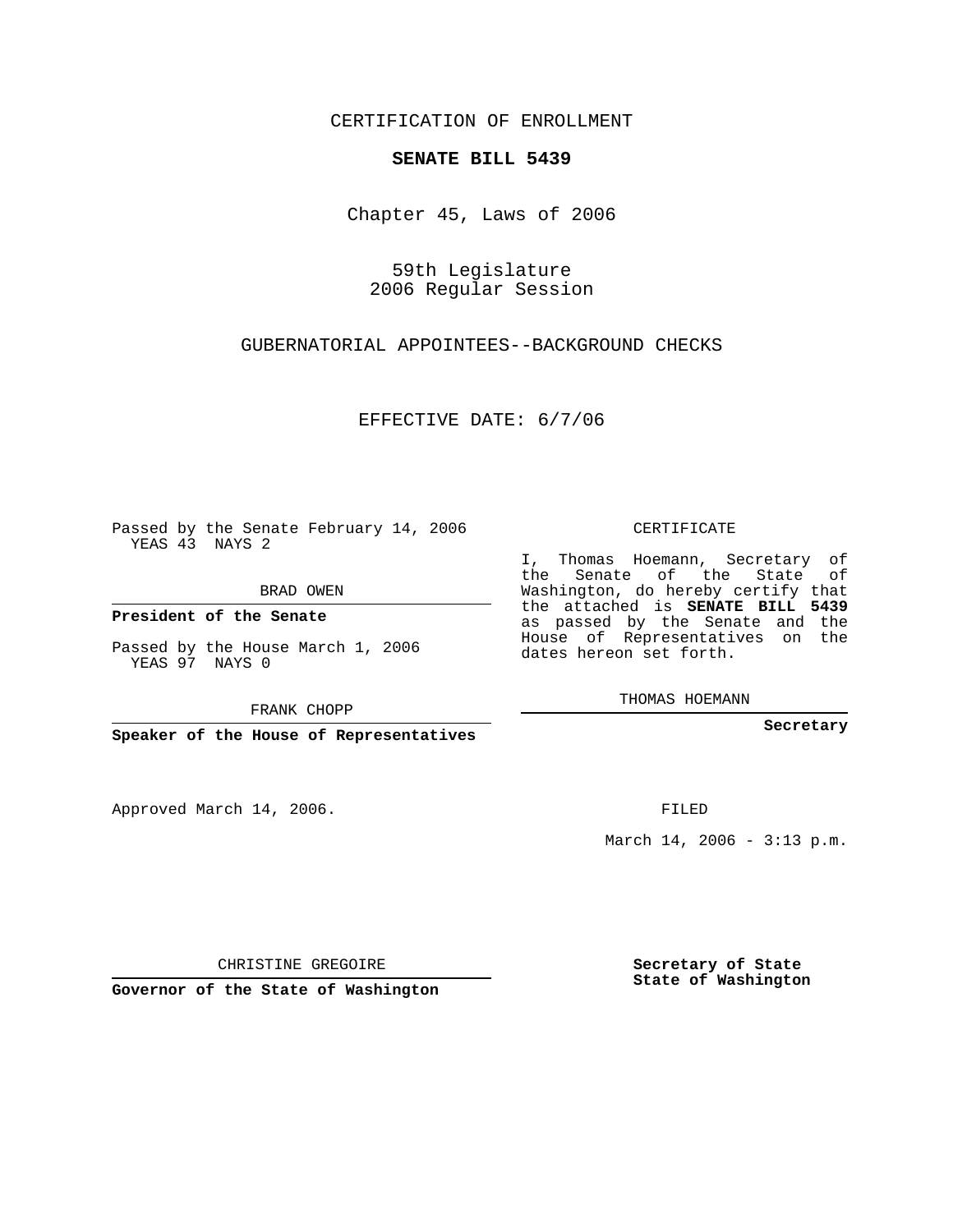## **SENATE BILL 5439** \_\_\_\_\_\_\_\_\_\_\_\_\_\_\_\_\_\_\_\_\_\_\_\_\_\_\_\_\_\_\_\_\_\_\_\_\_\_\_\_\_\_\_\_\_

\_\_\_\_\_\_\_\_\_\_\_\_\_\_\_\_\_\_\_\_\_\_\_\_\_\_\_\_\_\_\_\_\_\_\_\_\_\_\_\_\_\_\_\_\_

Passed Legislature - 2006 Regular Session

## **State of Washington 59th Legislature 2005 Regular Session**

**By** Senators Roach, Swecker, Delvin, Sheldon, Parlette, Kohl-Welles and McCaslin; by request of Washington State Patrol

Read first time 01/25/2005. Referred to Committee on Government Operations & Elections.

1 AN ACT Relating to background checks on gubernatorial appointees; 2 and adding a new section to chapter 43.06 RCW.

3 BE IT ENACTED BY THE LEGISLATURE OF THE STATE OF WASHINGTON:

 4 NEW SECTION. **Sec. 1.** A new section is added to chapter 43.06 RCW 5 to read as follows:

 When requested by the governor or the director of the department of personnel, nonconviction criminal history fingerprint record checks shall be conducted through the Washington state patrol identification and criminal history section and the federal bureau of investigation on applicants for agency head positions appointed by the governor. Information received pursuant to this section shall be confidential and made available only to the governor or director of the department of personnel or their employees directly involved in the selection, hiring, or background investigation of the subject of the record check. When necessary, applicants may be employed on a conditional basis pending completion of the criminal history record check. "Agency head" as used in this section has the same definition as provided in RCW